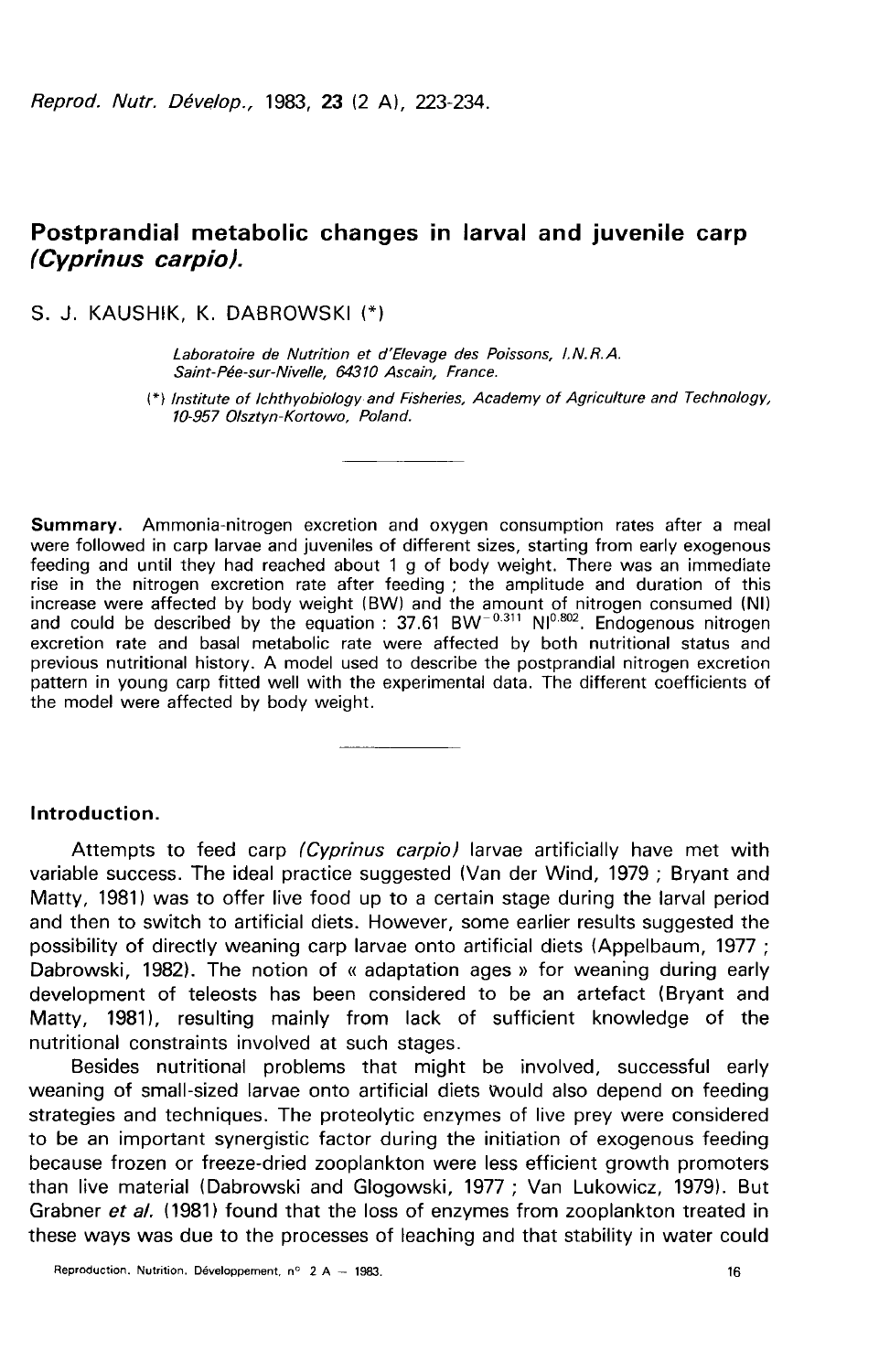be improved, for instance, by pelleting freeze-dried zooplankton. Previously, Ragyanszki (1980) had come to similar conclusions, based on her results on enzyme activities in larvae fed either an artificial diet or live food.

Thus, efforts have been restricted so far to the formulation of diets and to strategies involved in the feeding and culture of small-sized fish larvae. For a closer understanding of the basic metabolic changes occurring during larval development, we thought it would be fruitful to study nitrogen and energy metabolism under laboratory conditions. The present work deals with the development of postprandial patterns of nitrogen excretion and oxygen consumption in carp larvae and juveniles.

## Material and methods.

Eggs of Cyprinus carpio obtained by artificial spawning were hatched in the laboratory (20 °C). The wet weight of carp in the experiments ranged from 2 mg (earliest exogenous feeding) to about 1 300 mg. Trials were made at a water temperature of 23  $\pm$  1 °C. Larval and juvenile stages were distinguished according to the recommendations of Balon (1975). The carp were fed daily to excess with freshly collected zooplankton (mainly *Bosmina* sp.) sieved according to the size of the fish.

The postprandial patterns of ammonia excretion and oxygen consumption in carp fed a single meal of limited duration were studied : 1) in zooplankton-fed carp from early exogenous feeding up to a mean body weight (BW) of 900 mg ; 2) in carp transferred to a dry artificial diet (protein content : 64 % dry matter) at 25-mg BW and monitored from a BW of 45 to 1 300 mg ; and 3) in carp fasted or fed a non-protein (NP) diet to measure basal metabolic rate. The NP diet contained 65 % crude starch, 25 % fat and 10 % of a vitamin and mineral premix.

The chamber used for continuous measurement of nitrogen excretion and oxygen consumption was a cylindrical glass column, varying in length and diameter according to the size and number of fish. A peristaltic pump controlled the constant flow of thermoregulated fresh water through the chamber. The water in the metabolism chambers was totally renewed in less than 3 min. All trials were made in triplicate. Sampling and analytical procedures have been described already (Kaushik, 1980; Kaushik et al., 1982).

Before each trial, the fish well-adapted to a particular diet (except those receiving the first exogenous meal) were fed that diet for a known period (15 min). The fed fish, whose number varied from 30 to 200 depending on the size, were then introduced into the chamber within less than 2-3 min ; measurement began at  $T_0$  and continued until a constant basal rate was recorded. The protocol used to analyze these postprandial patterns is schematically represented in figure 1. Food consumption rate and fish body weight were also noted in each trial.

In a preliminary trial, the effect of an anesthetic (ethylene glycol monophenyl ether,  $0.3$  ml. $I<sup>-1</sup>$ ) on the nitrogen excretion pattern of carp larvae was also studied. Three groups were tested : 1) fish anesthetized before entering the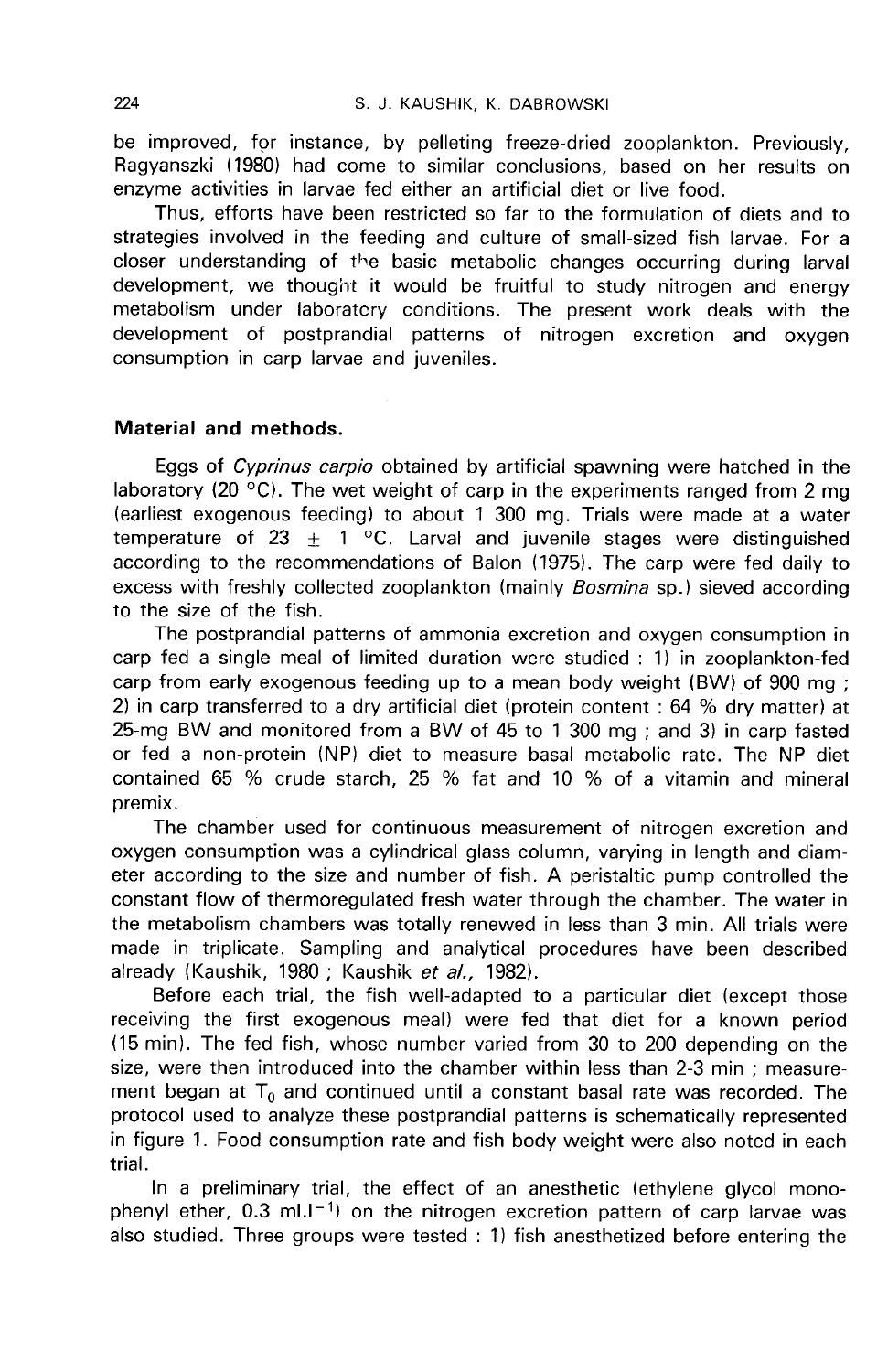

FIG. 1. - Experimental protocol used for measuring metabolic rate (R) against time (T) after feeding. Before each trial, the larvae were allowed to feed for a given period (black bar). They were then put into a metabolism chamber and measurement began immediately at  $T_0$ . A portion of the ascending part of the exponential curve withslope  $\lambda_4$  before  $T_0$  is hypothetical (see Material and methods and figures 3 and 4 in Results). Patterns of postprandial rates were fitted using the formula :

 $R = \lambda_1 + \lambda_2$  (exp  $(-\lambda_3 T)$  - exp  $(-\lambda_4 T)$ ) for intervals of T = 15 min, where  $\lambda_1$  = basal level,  $\lambda_2$  = maximal level,  $\lambda_3$  = instantaneous rate of postprandial decline, and  $\lambda_4$  = instantaneous rate of increase during feeding.

FIG. 2. - Semi-logarithmic growth curve of carp larvae and juveniles fed either live food  $(A)$  or artificial food (.). Fish were weaned onto an artificial diet when they reached a mean body weight of 25 mg.

chamber; 2) fish put in the chamber with anesthetic flowing through for 15 min, followed by slow recovery in fresh water; and 3) non-anesthetized, sham-treated fish. Groups 1 and 3 responded similarly, while prolonged exposure to the anesthetic affected the postprandial excretion pattern (table 1) and, to a lesser extent, the recovery of the fish as well. We decided to follow procedure 1 which consisted of rapid anesthesia, introduction into the chamber with flowing fresh water, and then analysis.

Endogenous nitrogen excretion (ENE) was estimated either by feeding the fish a NP diet or after a 24-hour fast. Two groups of fish that were initially welladapted to either the natural diet or the artificial diet were used in this study.

TABLE 1

Effect of an anesthetic on the different coefficients affecting postprandial nitrogen excretion pattern in zooplankton-fed carp weighing 12.4 mg (Food intake: 4.25 % BW)

| Group* | $\lambda^{1**}$ |     | ۸3     | ۸4     |
|--------|-----------------|-----|--------|--------|
|        | 6.423           | 260 | 0.0355 | 0.3512 |
|        | 6.170           | 215 | 0.0303 | 0.3324 |
| ت      | 6.378           | 290 | 0.0402 | 0.3564 |

\* See Materials & Methods for a description of the groups.

See figure 1 for a description of the coefficients.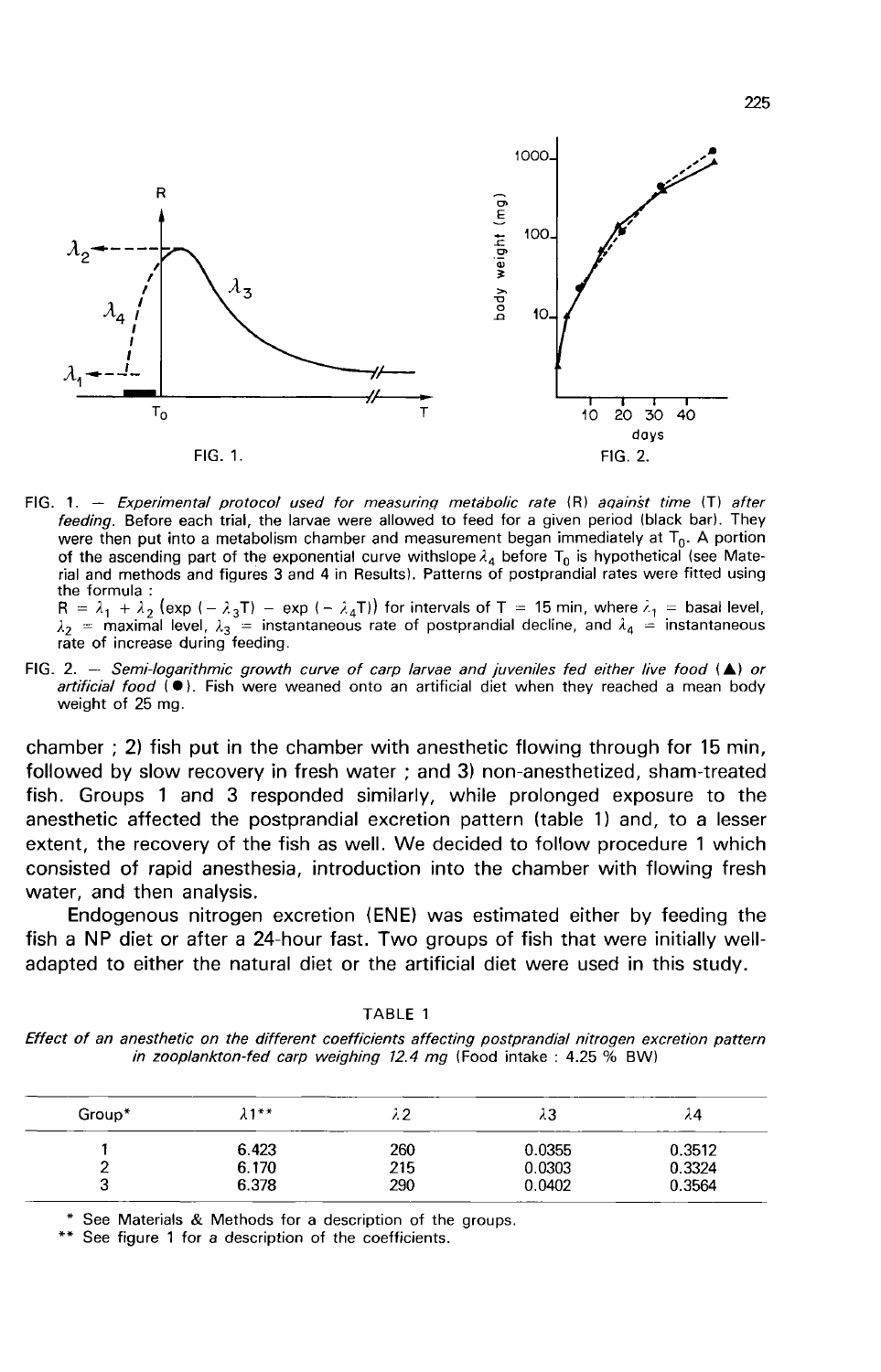The rate of food passage through the digestive tract was investigated at three different stages : in larvae weighing 10 mg and fed on zooplankton, and in fish of 30 and 200 mg BW that were fed an artificial diet containing a marker (1 % Cr<sub>2</sub>O<sub>3</sub>). The remnants of zooplankton in the digestive tract was investigated at<br>fish of 30 and 200 mg BW that were fed an artificial diet containing a marker<br>(1 % Cr<sub>2</sub>O<sub>3</sub>). The remnants of zooplankton in the dig were visually counted and recorded at short intervals after a meal. Carp larvae fed on the artificial diet were sampled at regular intervals after a meal, and whole fish were analyzed for chromic oxide content after acid digestion (Bolin et  $d_{i,j}$ 1952) in a Block digestor (Technicon Inc., model BD-40). In the trial on 200-mg fish, the fish were separated into two groups after a marked meal ; one of the groups was fasted and the other was fed the artificial diet without the marker.

Kendall rank correlation coefficients were used for an analysis of trend in time series. Paired t-tests for comparing individual observations in postprandial patterns and other regression analyses were made according to procedures outlined by Snedecor and Cochran (1959) and Draper and Smith (1966). The energy equivalents of oxygen consumption given by Elliott and Davison (1975) were applied to some computations.

### Results.

Growth rates of carp larvae on the natural diet from first feeding onwards and of carp transferred to an artificial diet at 25-mg size are presented in figure 2. The specific growth rate (SGR) of carp fed a natural diet was 12.3 %  $d^{-1}$  for the period from the first feeding to the end of the trial. The SGR decreased exponentially as size increased. The instantaneous rate of decrease in SGR with time was - 4.4 % d<sup>-1</sup> (r > 0.89). During the first 3 days of feeding, it averaged more than 50 % d<sup>-1</sup>. Carp fed the artificial diet had a mean SGR of 8.7 % d<sup>-1</sup> from 25 mg onwards, and the SGR of carp fed live food during that interval was not much different  $(9 \% d^{-1})$ .

### a) Ammonia excretion

The postprandial ammonia-N excretion patterns in zooplankton-fed carp larvae of different sizes are presented in figure 3. As larvae were allowed to feed ad libitum before analysis, food consumption rates (expressed on a dry matter (DM) basis in % of BW) were variable. Food intake as well as the postprandial peak of nitrogen excretion  $(\lambda_2)$  tended to decrease as size increased (Kendall rank correlation coefficient : 0.69 ;  $p < 0.05$ ). From a level of 144  $\mu$ q N. $q^{-1}$ .15 min<sup>-1</sup> of peak rate for larvae feeding for the first time (BW : 2 mg), the maximal rate declined to 56  $\mu$ g N.g<sup>-1</sup>.15 min<sup>-1</sup> in 70-mg larvae. The decline from this postfeeding maximal rate was very fast at first (basal rate reached in less than 60 min). In growing larvae, it slowed down gradually and the basal rate was reached progressively later (2-3 h). However, compared with subsequent stages, larvae feeding for the first time showed a slower rate of decline from the maximal rate. Even on the second day of exogenous feeding, postprandial increase .and decline was very rapid (observations not included in figure 3). The routine excretion rate after first feeding was about 6 to 8 times higher than that of later stages.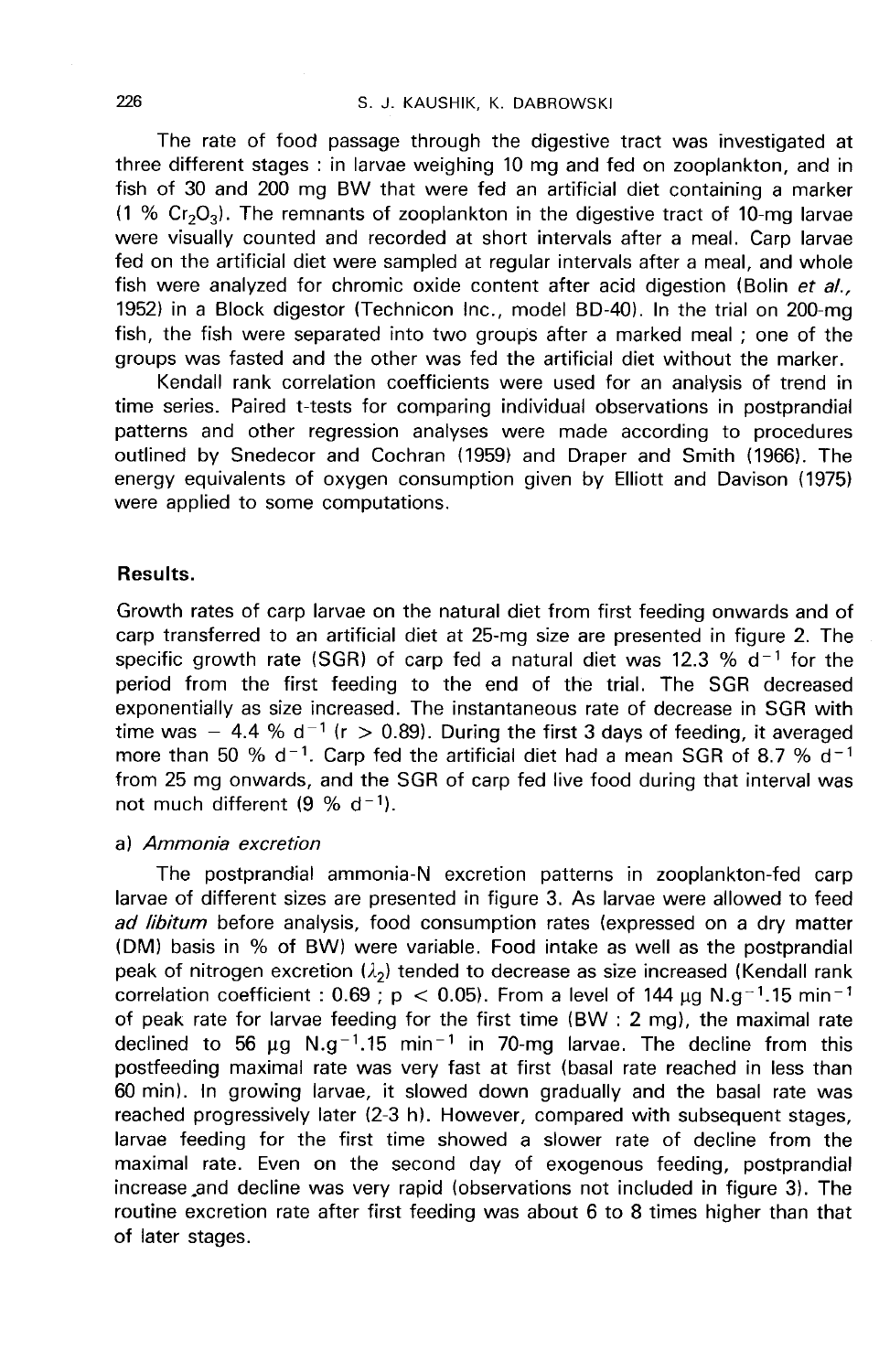

FIG. 3. - Development of postprandial ammonia excretion patterns in carp larvae of selected sizes fed zooplankton. Body weight (in mg) and food intake rate (in % BW on a dry matter basis) are also given. The black dots represent actual observations and the lines the fit obtained using the model described in figure 1.

The patterns of ammonia-N excretion in carp fed zooplankton and those fed the artificial diet are compared in figure 4. The fish used were of the same age but of different body weight. Although care was taken to distribute amounts of artificial diet so as to provide equivalent amounts of nitrogen (in comparison to live food given ad libitum), food consumption rates varied. The protein content of zooplankton samples collected daily was also variable (59.3  $\pm$  4.1 % of protein on a DM basis). Peak rates of ammonia excretion were much lower (less than 30  $\mu$ g N.g<sup>-1</sup>.15 min<sup>-1</sup>) and were observed later (60 to 90 min) as compared to young larvae (15-30 min) (fig. 3). The time of appearance of peak rates (T max in min) was affected by body weight (table 2).

Paired t-tests showed that ammonia excretion rates were higher in zooplankton-fed carp than in two (about 100 and 1 000 mg) out of three sizes of carp fed the artificial diet (fig. 4;  $p < 0.01$ ). The food consumption rate of 450mg carp fed the artificial diet (12.9 %) was higher than that of 427-mg fish fed the natural diet (9 %) ; nitrogen excretion rate was also higher.

Regression equations were calculated between body weight and/or nitrogen intake and the different coefficients of the model. The coefficients  $\lambda_1$ ,  $\lambda_2$ , and  $\lambda_4$  were significantly related to body weight (table 2). The maximal rate above basal level and the duration of the postprandial peak were affected by both body weight and nitrogen intake. The slope of postprandial decline  $(\lambda_3)$  was linearly related to maximal rate ( $\lambda_2$ ) with a high degree of correlation (r = 0.827). Basal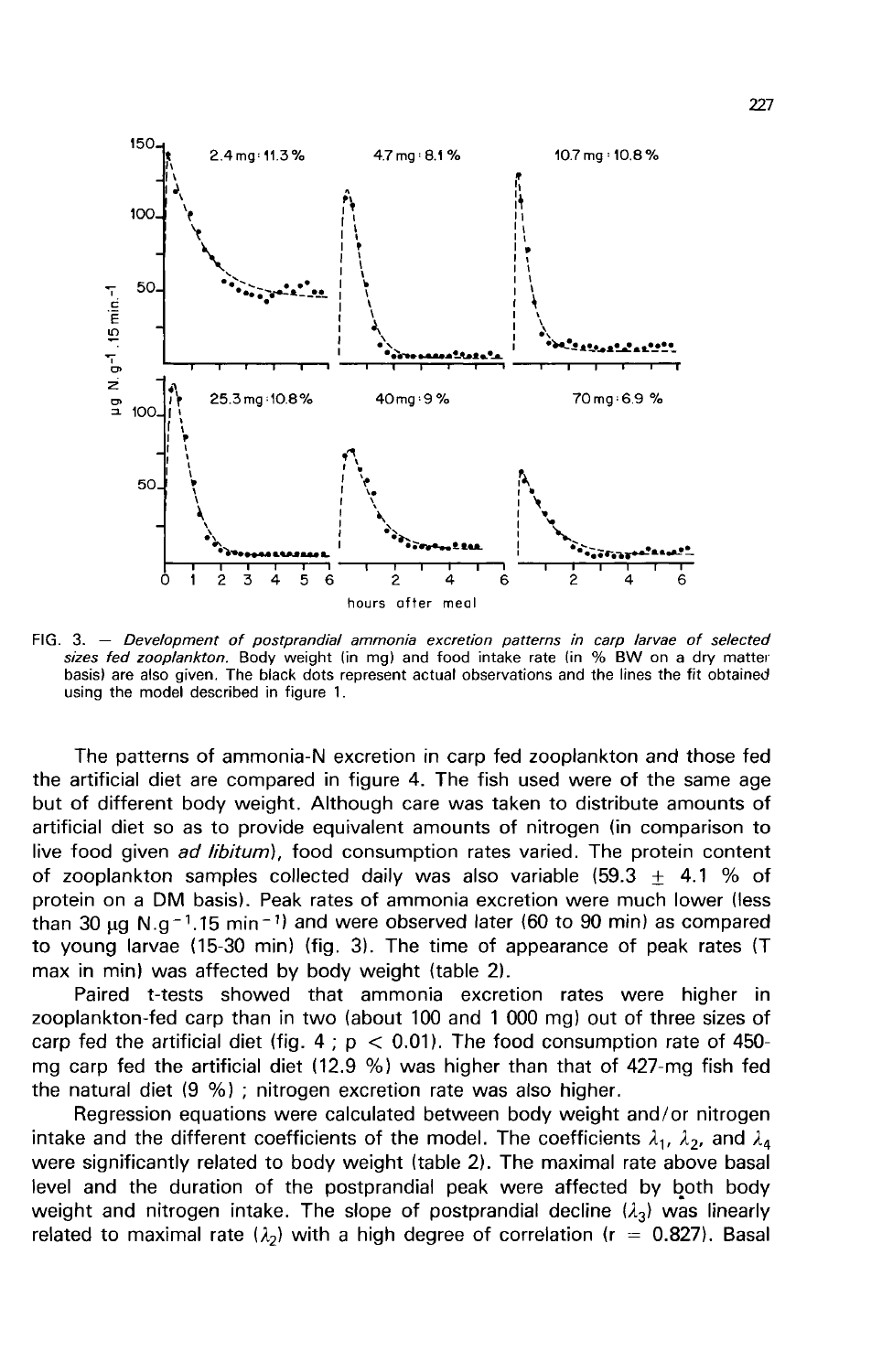

FIG. 4. - Comparison of postprandial ammonia excretion patterns in juvenile carp of selected sizes fed either an artificial diet  $(*)$  or zooplankton  $(*)$ . Body weight (in mg) and food intake rate (in % BW on a dry matter ba tions and the lines the fit obtained using the model described in figure 1.

#### TABLE<sub>2</sub>

Relations describing the effect of body weight (BW in mg) and/or nitrogen intake (NI in mg N.g<sup>-1</sup>) on the different parameters of postprandial ammonia excretion rate. Regression calculated on log-transformed data

| Effect of BW on :                                                                                                                                                                                                                                                                                                                      |                                 |
|----------------------------------------------------------------------------------------------------------------------------------------------------------------------------------------------------------------------------------------------------------------------------------------------------------------------------------------|---------------------------------|
| $\lambda$ 1 = 21.5022.BW <sup>-0.3011</sup> ;<br>$\lambda$ 2 = 309.4700.BW <sup>-0.2300</sup> :<br>$\lambda$ 2 = 309.4700.BW <sup>-0.2300</sup> ; $r = -0.618$ a<br>$\lambda$ 3 = 0.0293.BW <sup>-0.1256</sup> ; $r = -0.490$ NS<br>$\lambda$ 4 = 0.4589.BW <sup>-0.4106</sup> ; $r = -0.792$ b<br>$T_{max}^* = 11.1758.BW^{0.1843}$ : | $r = -0.687$ a<br>$r = 0.874$ b |
| Effect of BW and of NI on:                                                                                                                                                                                                                                                                                                             |                                 |
| Max. rate** = 37.61.BW <sup>-0.311</sup> .NI <sup>0.802</sup> ; R <sup>2</sup> = 0.859 b<br>Sum rate*** = 93.38.BW <sup>-0.117</sup> .NI <sup>0.751</sup> ; R <sup>2</sup> = 0.582 a                                                                                                                                                   |                                 |
| Duration of post-<br>prandial rise (min) = 24.63.BW $^{0.210}$ .NI $^{0.680}$ ; R <sup>2</sup> = 0.605 b                                                                                                                                                                                                                               |                                 |
| a and b: significance at 5 and 1 % levels, respectively.<br>NS.<br>: not significant.<br>$*$<br>: time (in min) after meal when postprandial peak was maximal.<br>: peak rate above basal level (ug N.g <sup>-1</sup> .15 min <sup>-1</sup> ).<br>**<br>***<br>: total postprandial excretion above basal level.                       |                                 |

ammonia excretion rate ( $\mu g$  N.g<sup>-1</sup>.h<sup>-1</sup>) was related to body weight  $(0.196$  BW<sup>-0.434</sup>; r = 0.902).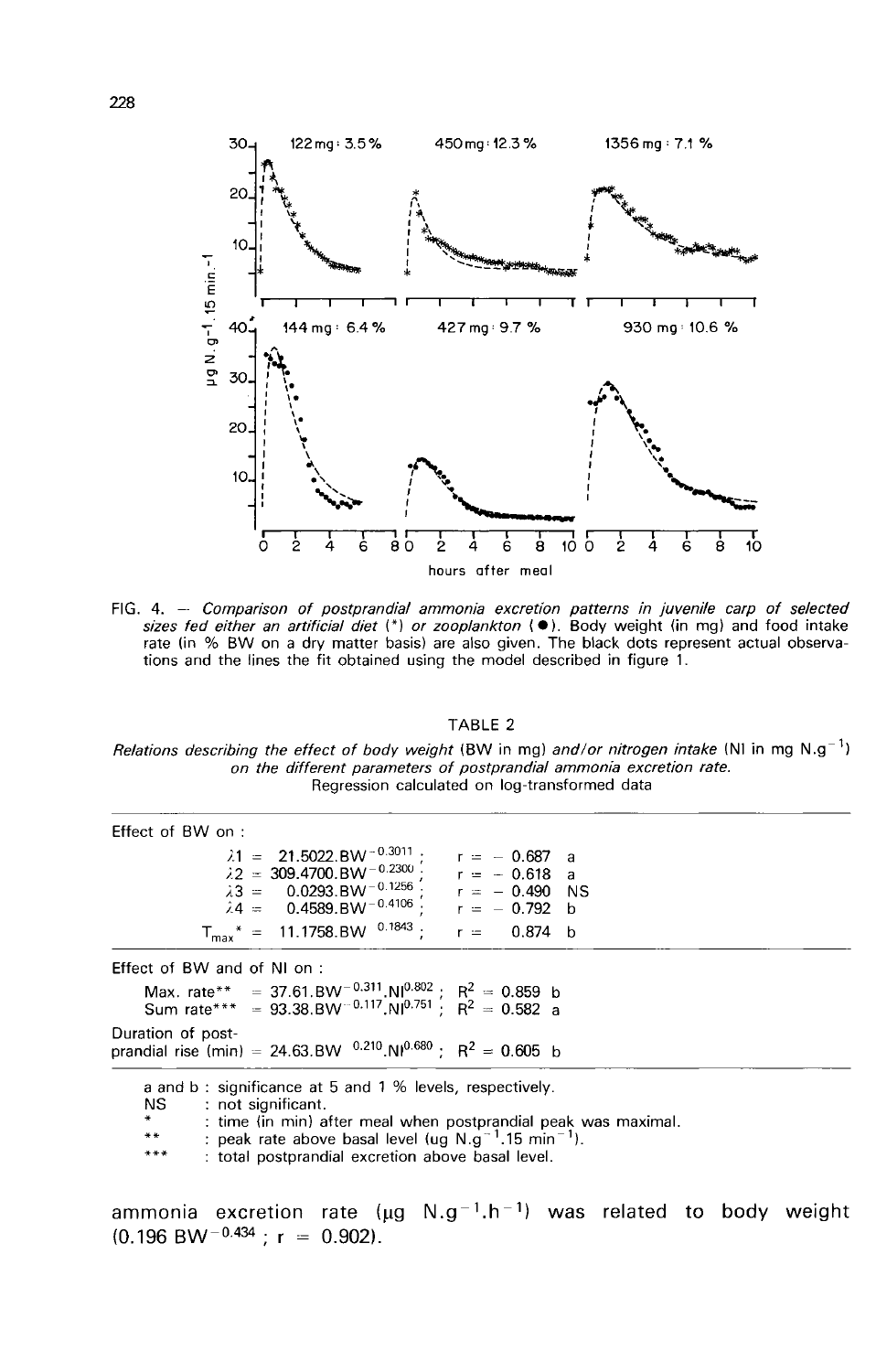#### b) Urea excretion

Figure 5 shows the postprandial urea-N excretion of carp juveniles weighing about 1 g. These rates in carp fed the different diets diverged significantly from each other in both level (paired t-tests ;  $p < 0.01$ ) and pattern. Mean rates were greater in zooplankton-fed carp than in those fed the artificial diet. For this size of fish, the amount of urea-N excreted as a percentage of the total nitrogen (ammonia + urea) excreted amounted to  $14.5 \pm 2.6$  %.



FIG. 5. - Urea nitrogen excretion pattern in carp juveniles weighing 1 g and fed either zooplankton (O) or an artificial diet ( $\bullet$ ). Vertical bars represent standard deviations.

FIG. 6. - Oxygen consumption pattern in juvenile carp (BW :  $\approx$  1 g) fed zooplankton ( $\circ$ ) or an artificial diet  $(\bullet)$ . Vertical bars represent standard deviations.

### c) Oxygen consumption

No consistent variation in postprandial oxygen consumption patterns could be demonstrated in larvae ; mean consumption rates are presented in the upper part of table 3. A slight decrease in mean  $O<sub>2</sub>$  consumption rate with body size was shown ( $p < 0.05$ ). The routine metabolic rate was also affected by body size (1.55 BW<sup>-0.123</sup>; r = - 0.953).

A comparison of oxygen consumption rates (see lower part of table 3) between the two groups showed differences in both mean and basal rates. A definite postprandial pattern of  $O<sub>2</sub>$  consumption was noted only in juveniles weighing nearly 1 g (fig. 6). Mean consumption rate was higher when live food was offered than when the artificial diet was given. The routine prefeeding rate of  $O<sub>2</sub>$  consumption was not attained even 12 h after the meal.

#### d) Endogenous nitrogen excretion

At each point in time, paired t-tests were used to compare the rates of endogenous nitrogen excretion (ENE) between live-fed carp and those on the artificial diet ; a significant difference ( $p < 0.01$ ) was found between the two groups, irrespective of the method of ENE measurement. Table 4 shows the intragroup variability of the mean hourly ENE rate. Fasted fish excreted much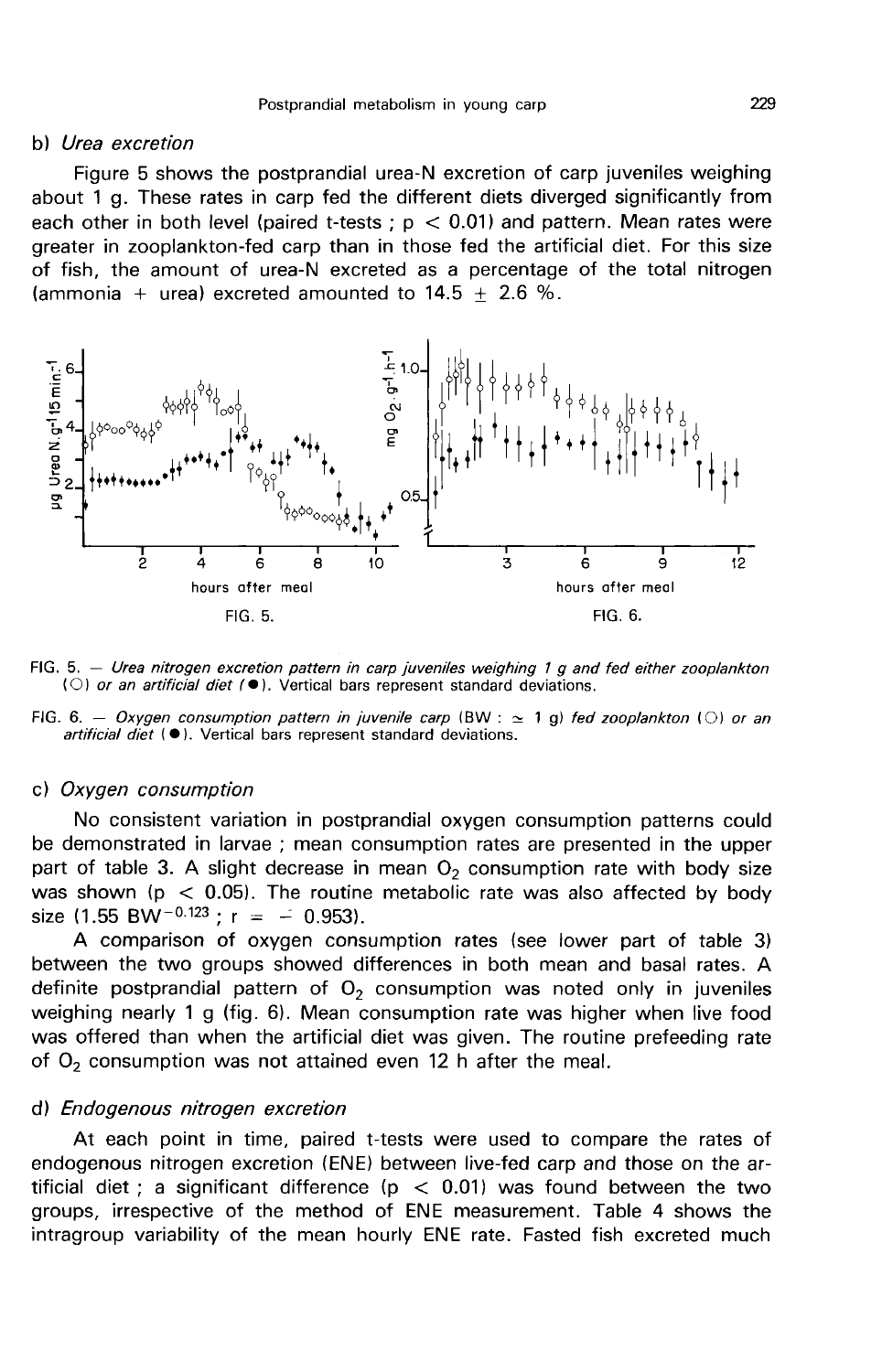| Body Weight<br>(mq) | Diet   | $O2$ consumption<br>(Mean $\pm$ s.d.) | Basal rate <sup>a</sup><br>(Mean $\pm$ s.d.) |
|---------------------|--------|---------------------------------------|----------------------------------------------|
| 2.02                | b<br>Z | 1.62<br>0.17                          | 1.42<br>0.20                                 |
| 2.44                | Z<br>b | 1.42<br>0.08                          | 1.20<br>0.10                                 |
| 3.24                | Z      | 1.91<br>0.27                          |                                              |
| 7.32                | Z      | 1.16<br>0.09                          |                                              |
| 10.74               | Z      | 1.01<br>0.08                          |                                              |
| 25.30               | Z      | 1.41<br>0.21                          | 1.07<br>0.09                                 |
| 32.90               | Z      | 1.27<br>0.19                          | 1.01<br>0.10                                 |
| 70.00               | Z      | 1.43<br>0.06                          | 0.99<br>0.05                                 |
| 144                 | Z      | 1.12<br>0.07                          | 0.76<br>0.10                                 |
| 128                 | Α      | 0.97<br>0.09                          | 0.82<br>0.39                                 |
| 427                 | z      | 0.90<br>0.04                          | 0.73<br>0.11                                 |
| 450                 | А      | 0.86<br>0.02                          | 0.59<br>0.08                                 |
| $930*$              | Z      | 0.89<br>0.12                          | 0.70<br>0.06                                 |
| 1360*               | A      | 0.68<br>0.10                          | 0.52<br>0.07                                 |
|                     |        |                                       |                                              |

Mean oxygen consumption rate (mg  $Q_2 \cdot q^{-1} \cdot h^{-1}$ ) of carp larvae and juveniles fed either the zooplankton (Z) or the artificial diet (A) and basal metabolic rate at given stages

a : basal metabolic rate =  $1.55.BW^{-0.123}$  : r = - 0.953.

b : first-feeding larvae.

\*: see figure 6 for postprandial patterns.

#### TABLE 4

Oxygen consumption  $(mg.g^{-1}.h^{-1})$  and nitrogen excretion  $(\mu g N.g^{-1}.h^{-1})$  rates of carp under conditions of fasting (F) or non-protein (NP) feeding (Mean  $\pm$  s.d.)

| BW (mg)<br>Treatment |     | $O2$ consumption | N excretion    | Ratio of fat/protein<br>utilized in terms of : |      |
|----------------------|-----|------------------|----------------|------------------------------------------------|------|
|                      |     |                  |                | energy                                         | mass |
| Z to NP              | 168 | $1.07 + 0.07$    | $24.48 + 2.08$ | 3.17                                           | 1.89 |
| A to NP              | 168 | $1.19 + 0.09$    | $16.68 + 3.20$ | 5.73                                           | 3.43 |
| $Z$ to $F$           | 179 | $0.89 + 0.03$    | $35.64 + 7.92$ | 1.43                                           | 0.85 |
| A to F               | 230 | $1.07 + 0.09$    | $39.28 + 3.20$ | 1.64                                           | 0.98 |

more than carp fed the non-protein diet. On the other hand, oxygen consumption rate was higher in fish fed the non-protein diet, again with a difference between those adapted to live food and those adapted to the artificial diet.

#### e) Evacuation rate

Fifty percent of the ingested zooplankton was evacuated in small larvae (BW : 10 mg) within practically 45 min after feeding. The evacuation rates, expressed in terms of percentage of food remaining in the alimentary tract, were related to time, and exponential models fitted. The coefficients of these models for different sizes of fish are given in table 5. The rate of emptying declined with increase in size. In juveniles weighing 200 mg, marker evacuation rate was slightly slower in fed carp than in fasted ones.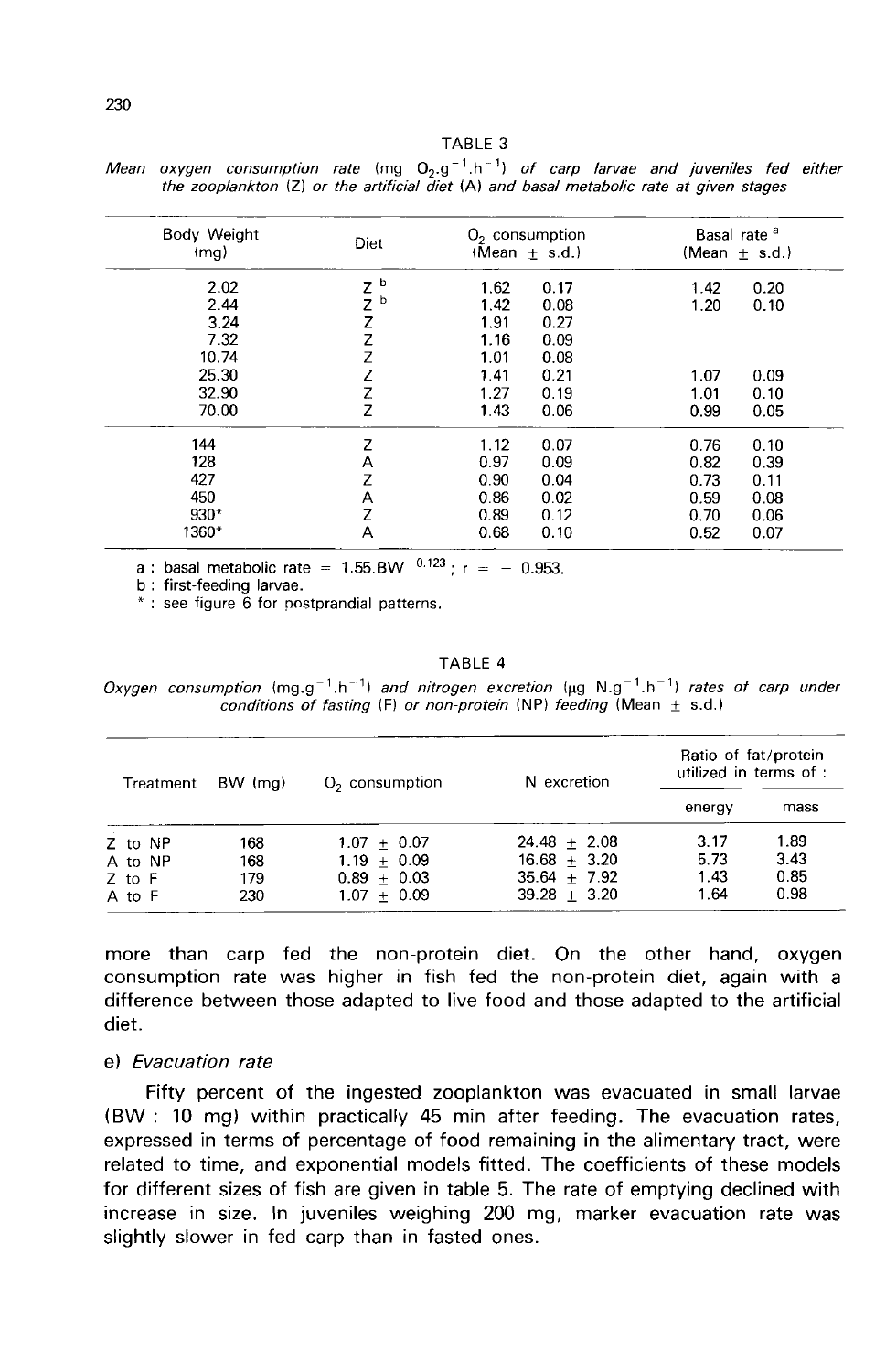**TABLE 5** *Evacuation rate in carp larvae*. Gut fullness (S %) expressed as an exponential function of time (T in min) : S % = A e<sup>- $\lambda$ T</sup> and the correlation coefficients (r)

| $BW$ (mg) | А       |           | . а      |
|-----------|---------|-----------|----------|
| 10*       | 107.092 | $-0.0152$ | $-0.863$ |
| $30**$    | 114.420 | $-0.0048$ | $-0.904$ |
| $200**$   |         |           |          |
| fed       | 94.106  | $-0.0020$ | $-0.890$ |
| fasted    | 91.721  | $-0.0026$ | $-0.952$ |

\* : zooplankton-fed larvae.

\*\*: larvae fed an artificial diet with marker incorporated.

a : correlation coefficients were significant ( $P < 0.01$ ).

### Discussion and conclusions.

It is evident that ingested nitrogen was absorbed very rapidly by carp larvae and iuveniles, and that ammonia excretion quickly reached a peak between 15 and 90 min after a meal. Postfeeding impulses of ammonia excretion have been described in bigger fish, including carp (Brett and Zala, 1975 ; Kaushik, 1980). The duration of this immediate postprandial rise (very short in young larvae) lasted longer as the fish grew and was also affected to a great extent by nitrogen intake.

On the first day of feeding, the routine level of excretion was extremely high compared to that on subsequent days, showing very inefficient utilization of ingested nitrogen by larvae feeding for the first time. If maintained, this rate of Introgen intake.<br>
On the first day of feeding, the routine level of excretion was extremely high<br>
compared to that on subsequent days, showing very inefficient utilization of<br>
ingested nitrogen by larvae feeding for the f loss of nearly 36 % of body nitrogen stores. That this increased basal rate is due to inefficient utilization of ingested nitrogen (in the first meal) is evident from the fact that unfed larvae of this size (2 mg) and age (160 degree-days) excrete much less (30 µg N.g<sup>-1</sup>.h<sup>-1</sup>; Kaushik *et al.*, 1982). At this stage, computation ingested nitrogen by larvae feeding for the first time. If maintained, this rate of 160  $\mu$ g N.g<sup>-1</sup>.h<sup>-1</sup> at the first exogenous feeding would amount to a total daily loss of nearly 36 % of body nitrogen stores. That th (Elliott and Davison, 1975) shows that the oxygen consumed is used primarily for protein oxidation.

This high routine rate of excretion decreased very rapidly and, even in larvae weighing 4.7 mg, the pattern of nitrogen excretion was comparable to that observed at later stages. It might have been interesting to follow the patterns after every meal on the first day of exogenous feeding.

The initially high growth rates of larvae fed live food and the later decline in SGR are comparable to the observations of several authors (Bryant and Matty, 1980 ; Hogendoorn, 1980). The carp were weaned onto an artificial diet when they weighed only 25 mg and growth rates were almost identical with the artificial or the natural diet. The high food consumption rates were somewhat similar to those described by Bryant and Matty (1981). Patterns of nitrogen excretion did not differ between the two types of diets. According to Ragyanszki (1980), the digestive tract of carp larvae contains proteolytic activity even immediately after hatching, and there is no difference in activity between larvae fed live food or artificial food.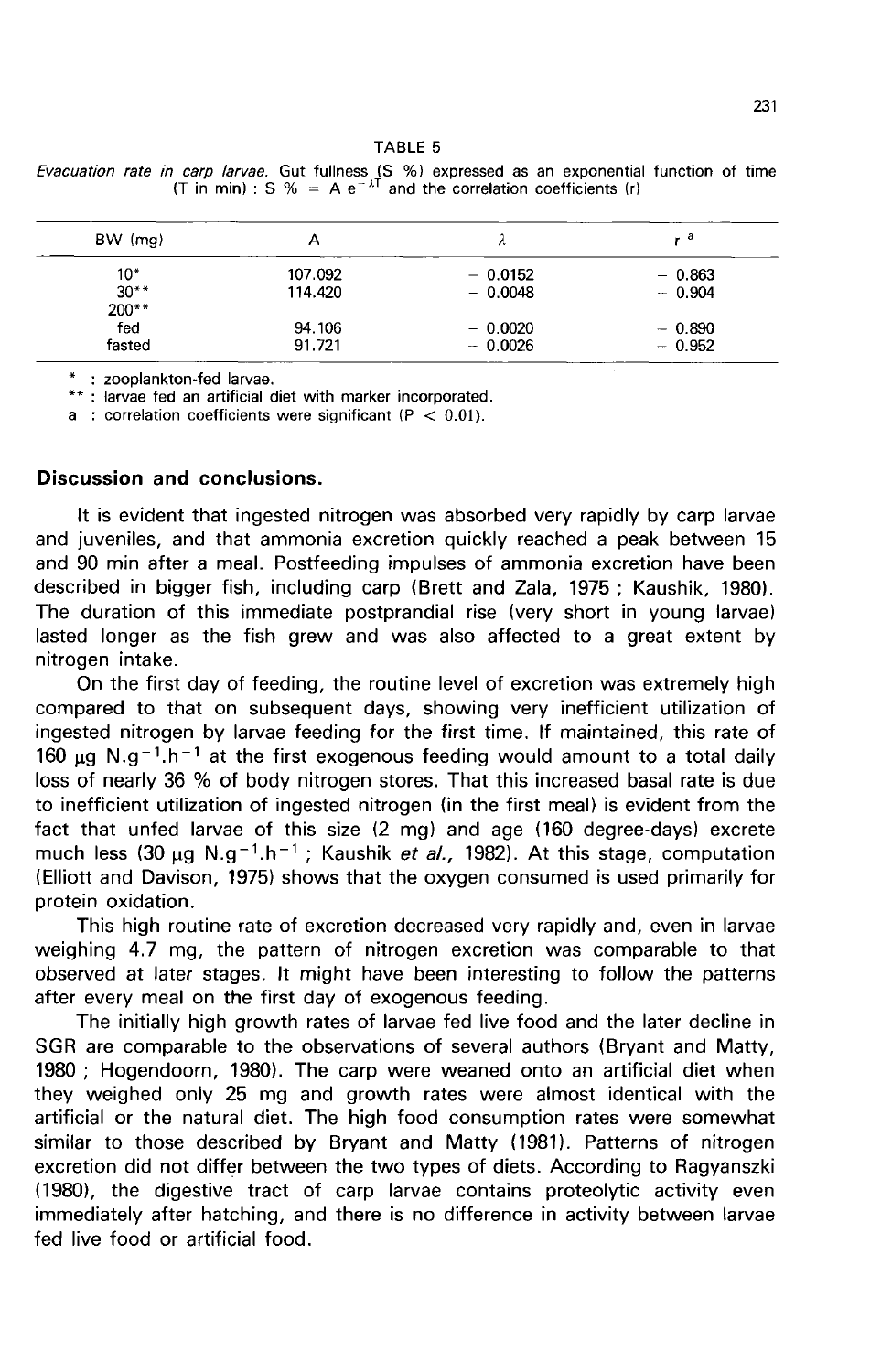Peak rate of nitrogen excretion after the meal was more affected by the amount of nitrogen consumed than by body weight (table 2). Although variable, the protein content of fresh zooplankton did not differ much from that of the artificial diet employed. Variability in the gross biochemical composition of live food is an unavoidable natural phenomenon (Yurkowski and Tabachek, 1979). But the greatest differences in nutritional quality have not been observed in the protein or amino acid fraction but in the fatty acid composition of live food (Watanabe et al., 1978 ; Watanabe, 1979).

Oxygen consumption rate seems to be affected by the type of diet employed. The fat/protein ratio utilized, which would explain the oxygen consumed by the fish, also declined with increasing size, especially in juveniles fed the artificial diet. Both routine nitrogen excretion and oxygen consumption rates were also affected by body weight.

The drop in postprandial N-excretion rates to the prefeeding level corresponds to the rate of evacuation of foodstuffs from the digestive tract in larval carp, as suggested by Brett and Zala (1975) in bigger sockeye salmon, Oncorhynchus nerka. However, transit rate  $(\lambda; t)$  table 5) was slightly slower with either natural or artificial diets compared to the rapid decline in the N-excretion rate ( $\lambda_3$  of the model : see table 2 for its relation to BW). The anterior portion of the developing digestive tract undoubtedly plays a major role in the breakdown and absorption of nitrogen. However, Iwai (1969) demonstrated the absorption of protein macromolecules through pinocytotic processes exclusively in the posterior gut of carp larvae and juveniles, but suggested that breakdown of part of the protein and absorption of amino acids might occur in the mid-gut. Another possible explanation for this slight discrepancy between transit rate and excretion might be that the marker evacuation rate does not truly represent the rate of evacuation of foodstuffs from the digestive tract of young carp. The appearance of peak excretion at successively later invervals after feeding also indicates the development and increased differentiation of the digestive tract in growing larvae. De Silva and Weerakoon (1981) found that complete gut evacuation of zooplankton in grass carp (Ctenopharyngodon idella) larvae and juveniles (60-360 mg) took place rapidly between 4 and 7 h at 28 °C. Mathematical models of the rate of food passage through the alimentary tract of fish have been described by Jobling (1981). Recently, Fauconneau et al. (1982) developed a fourcompartment model to describe transit in rainbow trout. In a stomachless teleost, Blennius pholis, Grove and Crawford (1980) found a common instantaneous rate of 0.006 for fish varying in size from 1 to 30 g and at 16 °C. However, our results show that this instantaneous rate in carp larvae and juveniles decreases with increasing size.

The immediate rise in ammonia-N excretion rate might also be due partly to an increase in activity, not related directly to deamination processes as observed in the case of blood ammonia levels in rainbow trout (Salmo gairdneri), where after a meal there is an immediate but short peak, followed later by a greater rise (Fauconneau and Luquet, 1979). But the postprandial rise of nearly 10 times the prefeeding level with an immediate decline would reflect the rapid utilization of nitrogen, resulting, in a very high growth rate at such young stages, rather than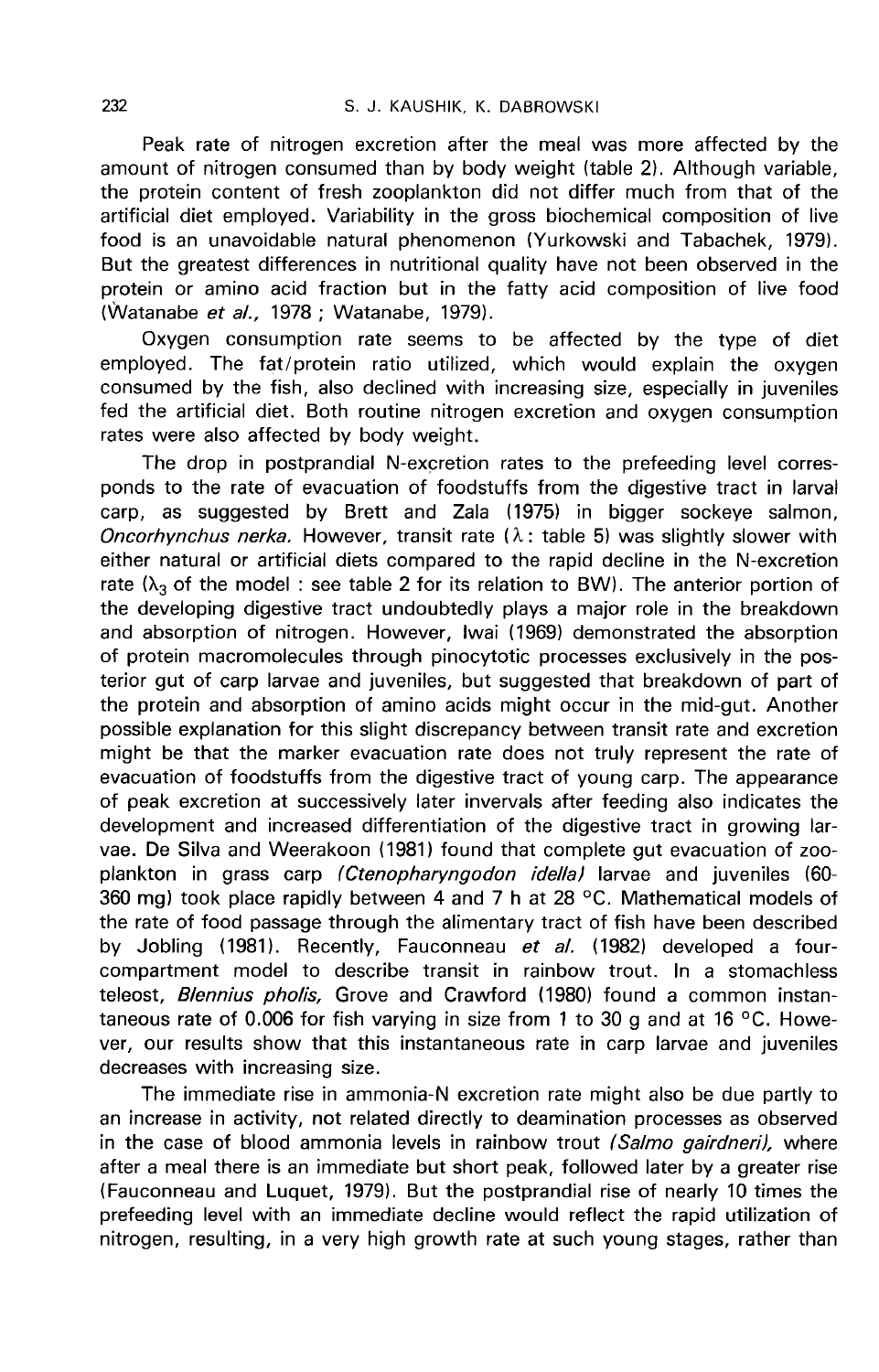any increase in activity. Under such conditions, a fast of one day can be considered to represent the basal metabolic rate, and the results on ENE rate (table 4) underline the importance of the nutritional status of the animal as well as its previous nutritional history. Under non-protein feeding conditions, more exogenous fat substrates are available to satisfy energy demands with a reduction in endogenous nitrogen excretion.

More fat was utilized by carp adapted to the artificial diet than by those fed regularly on live food under endogenous metabolic conditions. This difference in nitrogen metabolism is reflected as well in the slightly improved specific growth rate of carp fed the artificial diet (fig. 2).

Differences in the level and pattern of urea excretion in carp fed the different diets (fig. 5) also suggest that carp fed the artificial diet excrete a greater proportion of waste nitrogen in the form of ammonia than carp fed the natural diet. This probably reflects a difference in the biochemical utilization of protein from the two sources. A greater output of ammonia as an end-product of nitrogen catabolism would potentially have some practical significance in recirculated systems. Furthermore, as the peak ammonia excretion rate of growing larvae reflects well the amount of nitrogen consumed (partial correlation coefficient between maximal rates and nitrogen intake with fixed body weight was 0.92), these rates could well be a practical criterion for estimating feed intake in very young larvae fed artificial diets.

Reçu en août 1982.<br>Accepté en octobre 1982.

#### Résumé. Métabolisme post-prandial chez les larves et juvéniles de la Carpe (cyprinus carpioJ.

L'évolution de l'excrétion ammoniacale et de la consommation d'oxygène après un repas a été suivie chez les larves et juvéniles de la Carpe, du début de leur alimentation exogène jusqu'à un poids moyen de 1 g. Nous avons observé une augmentation immédiate du taux d'excrétion azotée après le repas : la durée de cette augmentation et son<br>amplitude ont été liées au poids vif et à la quantité de l'azote ingérée. Une comparaison entre animaux recevant du zooplancton frais et ceux nourris avec un aliment artificiel a également été effectuée. L'excrétion de l'azote endogène et le métabolisme de base ont été influencés par l'état (jeûne, alimentation non protéique) et l'antécédent (alimentation naturelle ou artificielle) nutritionnels des poissons. Un modèle a été utilisé pour décrire l'évolution post-prandiale de l'excrétion ammoniacale et les différents coefficients de ce modèle ont été affectés par le poids vif des poissons.

#### **Références**

- APPELBAUM S., 1977. Geeigneter Ersatz für Lebendnährung von Karpfenbrut ? Arch. Fisch. Wiss., 28, 31-43.
- BALON E. K., 1975. Terminology of intervals in fish development. J. Fish. Res. Board Can., 32, 1663-1670.
- BOLIN D. W., KING R. P., KLOSTERMAN W. W., 1952. A simplified method for the determina-Can., 32, 1663-1670.<br>Can., 32, 1663-1670.<br>W., KING R. P., KLOSTERMAN W. W., 1952. A simplified method for the determ<br>tion of chromic oxide  $(Cr_2O_3)$  when used as an inert substance. Science, 116, 634-635.